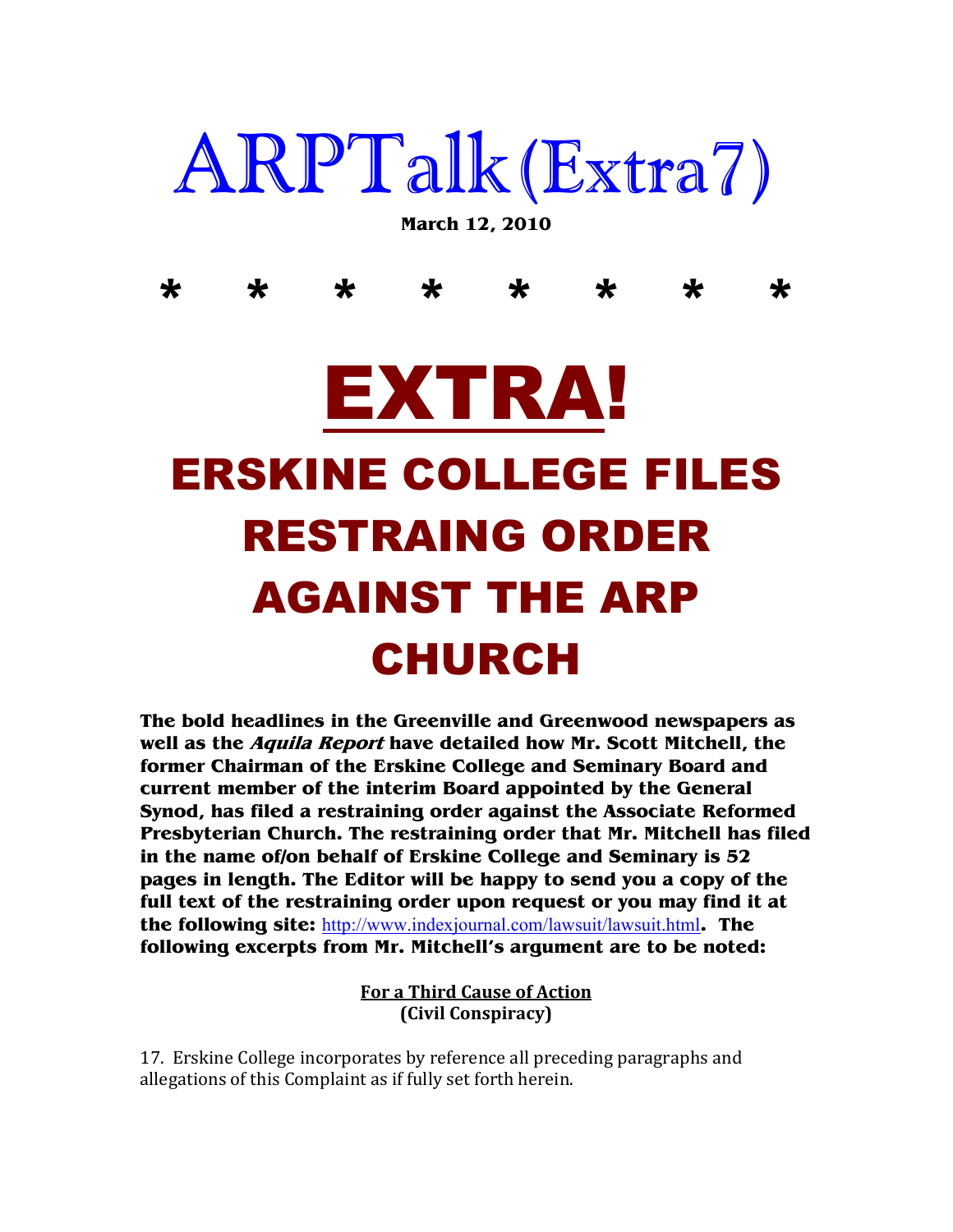18. The General Synod through its moderator, Rev. Dr. Richard de Witt and its "Commission on Erskine College and Seminary," chaired by Mr. George Robinson, and composed of Rev. Bill Marsh, Rev. Paul Mulner, Mr. Gordon Query, Rev. Roger Wiles, Ken Wingate, and Mr. Steve Maye combined for the purpose of injuring Erskine [Editor's emphasis].

19. The General Synod, through its agents and representatives, intended to injure Erskine and damage its mission [Editor's emphasis] by removing its current Board of Trustees and replacing it with a new slate of Trustees. Further, they intended Erskine to lose its academic independence, to lose its standing and accreditation [Editor's emphasis] to create a perception of instability which would discourage and inhibit the effectiveness of the ongoing College presidential search committee, and to allow them to control the presidential search process for their own gain.

20. The conspiracy by the General Synod among its agents and representatives including but not limited to the above named individuals caused special damage to Erskine [Editor's emphasis].

## **Consider the following:**

- **1. Mr. Mitchell is an active elder serving an ARP Church within the bounds of the Tennessee-Alabama Presbytery. Mr. Mitchell has taken vows of submission to the authority of the courts of the ARP Church. Is his action showing faithful submission to these governing authorities? Has he followed proper ecclesiastical procedures? For instance an appeal to the court of the ARP Synod? Has he exhausted the appropriate means of confrontation within the ARP Church? Why has he taken such a drastic and harmful action toward his Church and his alma mater? Does he not trust his brothers with whom he serves in the name of Christ?**
- **2. How can an individual file a civil suit/restraining order in the name of Erskine College and Seminary? Has the former Board convened and granted him permission to do so? Was this a decision of the former Executive Committee to give Mr. Mitchell permission to file a suit against his Church? Did Mr. Mitchell act at the behest of Drs. Ruble, Alston, and Gaston? Quite simply, by what authority has Mr. Mitchell acted?**

**Below you will find a document that the Editor has drafted for public witness, but in/for an unofficial capacity. The Editor invites all faculty members at Erskine College and Seminary (inclusive of both ARPs and non-ARPs), all ministers and elders in the ARP Church, and other friends of the ARP Church who wish to show their support for the ARP Church by asking that their names be attached to the**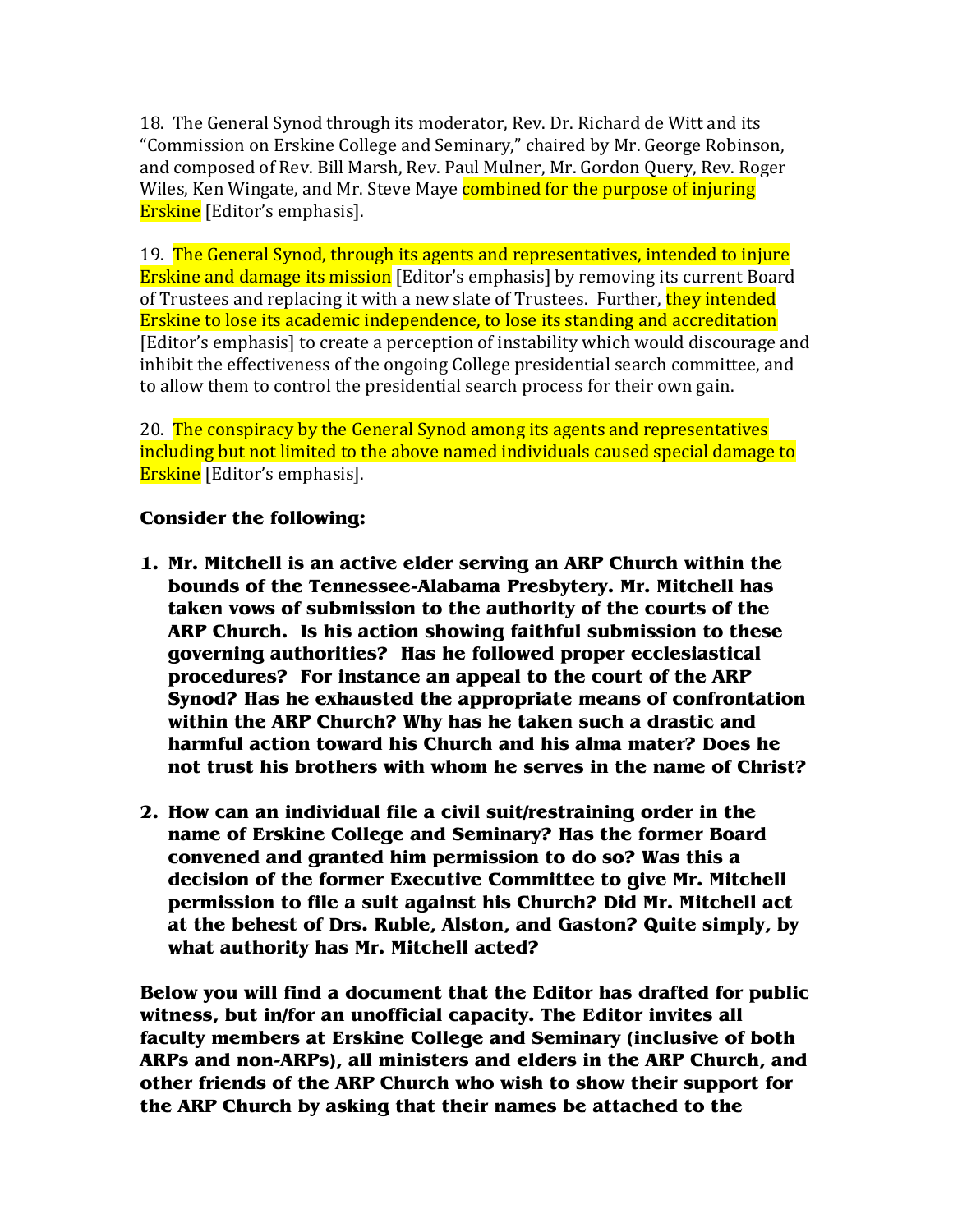**document below. This is merely a show of support for the integrity of the Church of Jesus Christ. The Editor will record the names of those who request by e-mail asking that their names be attached. The next ARPTalk will re-post the document with names attached.** 

## **Is this a document on which you can attach your name?**

Whereas Erskine College and Erskine Theological Seminary are institutions owned by the Associate Reformed Presbyterian Church, governed by Trustees appointed by General Synod of the Associate Reformed Presbyterian Church, and nurtured by the love and sacrificial giving of Associate Reformed Presbyterians since 1837/39; and

Whereas the General Synod of the Associate Reformed Presbyterian Church, in a called meeting at Bonclarken on March 2-3, 2010 did appoint an interim Board of Trustees to exercise oversight for Erskine College and Erskine Theological Seminary; and

Whereas all actions in this regard passed by substantial voting majorities; and

Whereas it is a fundamental principle of Presbyterian faith and practice that ministers, elders, deacons, and church members pursue the unity, peace, purity, and prosperity of the church by submitting to the will of the brethren; and

Whereas the Scripture forbids Christians taking church disputes before the civil magistrate (I Corinthians 6.1-7); and

Whereas former Chairman of the Board, Mr. Scott Mitchell, has disregarded the deliberations of the highest court in the Associate Reformed Presbyterian Church and further disturbed the unity, peace, purity, and prosperity of the church by bring suit against the General Synod of the Associate Reformed Presbyterian Church;

Therefore be it resolved that we, the undersigned, express our grief that Mr. Mitchell has violated biblical principles forbidding lawsuits against other Christians, undermined the legitimate authority of the highest court in the Associate Reformed Presbyterian Church, and created a scandal before the watching world.

Furthermore, we call upon Mr. Mitchell to acknowledge his error and withdraw his action against the General Synod of the Associate Reformed Presbyterian Church.

We whose names appear below have agreed to have our names attached in support of this document.